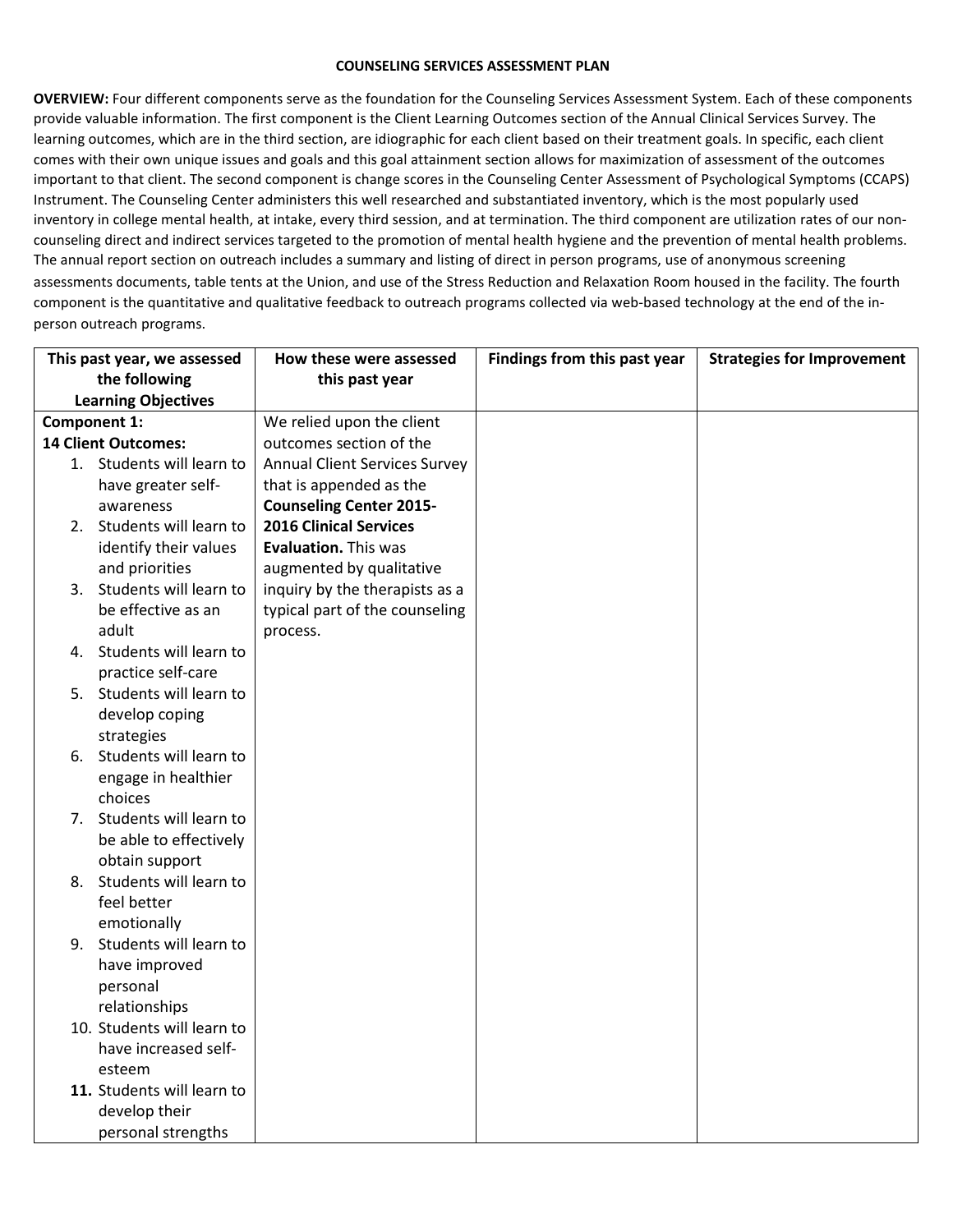| 12. Students will learn to<br>reduce or cease<br>problematic<br>substance misuse<br>13. Students will learn<br>skills to enable them<br>to be successful as a<br>student<br>14. Students will learn<br>skills to enable them<br>to remain in school |                                                                                                                                                                                                                                                                                                                                                              |  |
|-----------------------------------------------------------------------------------------------------------------------------------------------------------------------------------------------------------------------------------------------------|--------------------------------------------------------------------------------------------------------------------------------------------------------------------------------------------------------------------------------------------------------------------------------------------------------------------------------------------------------------|--|
| <b>Component 2:</b><br><b>CCAPS Change Scores</b><br>Clients will show clinically<br>meaningful change on<br>initially elevated scales<br>Clients will show decrease in<br>overall distress                                                         | We administered the CCAPS<br>at intake and every third<br>session, and again at<br>termination. We build this in<br>to our schedule/clinical<br>system Titanium. Support<br>staff set up the client for<br>testing and the therapist<br>interprets the results during<br>the session.                                                                        |  |
| <b>Component 3:</b><br>Students will gain in KSAs -<br>knowledge, attitudes and<br>behaviors - associated with<br>developing positive mental<br>health hygiene                                                                                      | We based this upon metrics<br>of direct and indirect efforts<br>to promote positive mental<br>health hygiene, specifically<br>reports on outreach<br>programs and presentations<br>plus data on utilization of on-<br>line assessments plus data<br>on table tents offered plus<br>data on the use of the Stress<br><b>Reduction and Relaxation</b><br>Room. |  |
| <b>Component 4:</b><br>Students will gain knowledge<br>and skills related to<br>enhancing personal and<br>relational functioning.                                                                                                                   | At the end of major outreach<br>programs, participants were<br>asked to get out their cell<br>phones and are directed to a<br>website to complete<br>quantitative ratings and a<br>qualitative comment about<br>the program.                                                                                                                                 |  |

**What revisions, if any, to current SLOs and/or outcome measures did you make from previous plans? Provide a rationale for any change(s):**